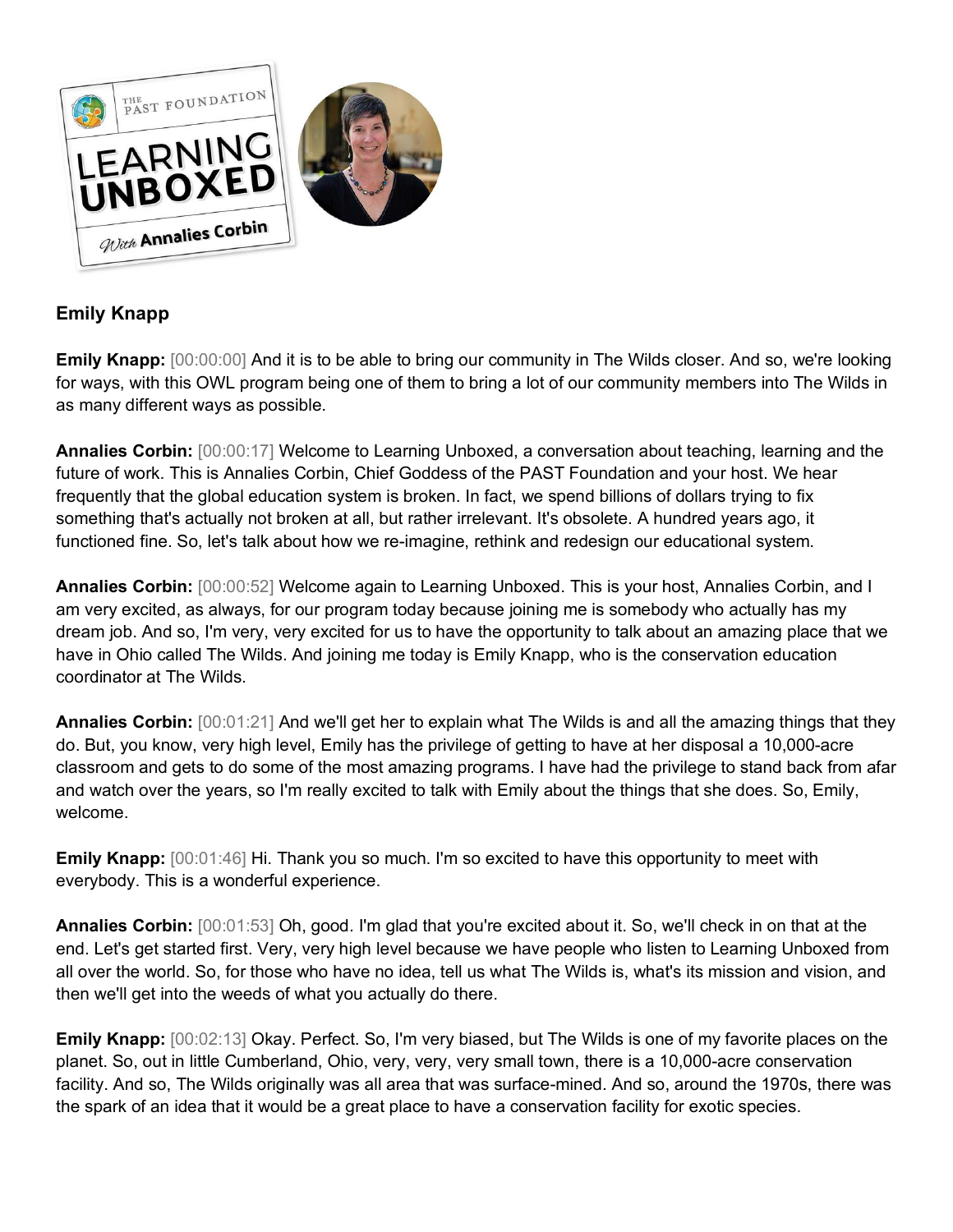**Emily Knapp:** [00:02:41] And so, moving all the way through that timeline to today, we're very, very lucky out there to have all sorts of exotic species such as southern white rhinos, giraffes, we've got ostriches, zebras, a ton of really cool exotic species, but we also do a lot of work with native species as well. So, we have our eastern hellbender, our American burying beetles and a lot of the other native species populations that would call Ohio home to.

**Emily Knapp:** [00:03:09] That facility as well, there is a team of really inspiring, really incredible people. I consider myself so lucky to work alongside a lot of really great departments, like our animal management team, Wildlife Ecology, Restoration Ecology because education out there makes up just a small portion of that. So, it's a really great place with a lot of fun things happening, and I highly recommend everyone to go out there if they can.

**Annalies Corbin:** [00:03:34] Yeah, it is an absolutely joyous place to be. I love it. And a little bit of some additional context for our listeners, so as Emily said, this is reclaimed land. And I think that's the other thing that we're really proud of regionally as it relates to The Wilds, is that this was reclaimed from the energy industry, right? AEP as I recall, right? AEP Foundation, ultimately, an AEP Ohio gifted this to make this possible of this amazing conservation facility. And it is affiliated, operated under within the realm of the Columbus Zoo, correct?

## **Emily Knapp:** [00:04:15] Yes.

**Annalies Corbin:** [00:04:15] So, just to make sure folks understand how there is a connection between the Columbus Zoo and The Wilds. Could you explain that just a little bit as well?

**Emily Knapp:** [00:04:22] Absolutely. So, The Wilds and the zoo's mission is to lead and inspire by connecting people and wildlife. As partners with the zoo, both organizations work really, really hard to do that each and every day. And so, we're really lucky to work with not only just like The Wild's team, as I was describing it, but oftentimes, we either travel to the zoo or having constant meetings with the zoo. And just the staff over there is just vital to making sure that The Wilds runs smoothly. And then, we're lucky enough to be able to help the Columbus Zoo as well, which is great.

**Annalies Corbin:** [00:04:55] Right. And you actually end up helping zoos and conservation facilities all over the world because at The Wilds, you're conserving, right? And so, therefore, you've got amazing breeding programs and sierra and finding places for animals to go and really just trying to maintain these species for our planet, yes?

**Emily Knapp:** [00:05:15] Yes. So, we at The Wilds have worked really hard along with a lot of the other zoos and facilities and the facilities across the globe to receive our accreditation from the Association of Zoos and Aquariums. With that, we work really hard to establish breeding programs, or southern white rhino breeding program is really excellent, but also to work, just as you said, with other zoos, to work on where the best place for either our animals are, how we can help other facilities. So, while we talk about the partnership with the Columbus Zoo, we also have this lucky opportunity to be partner with a lot of other zoos or like I said, animal facilities, conservation facilities across the globe. So, just a really great network that provides to us, for sure.

**Annalies Corbin:** [00:06:00] Yeah. And it's really an amazing place, like I said. And with that comes the opportunity to do some really incredible education. And that's really sort of what this program's all about. So, we'll just dig right in. And, you know, there is a residential summer camp called WildeCamp. There's a teen volunteer program called OWL. There are adult volunteer programs. There's a wild homeschool program,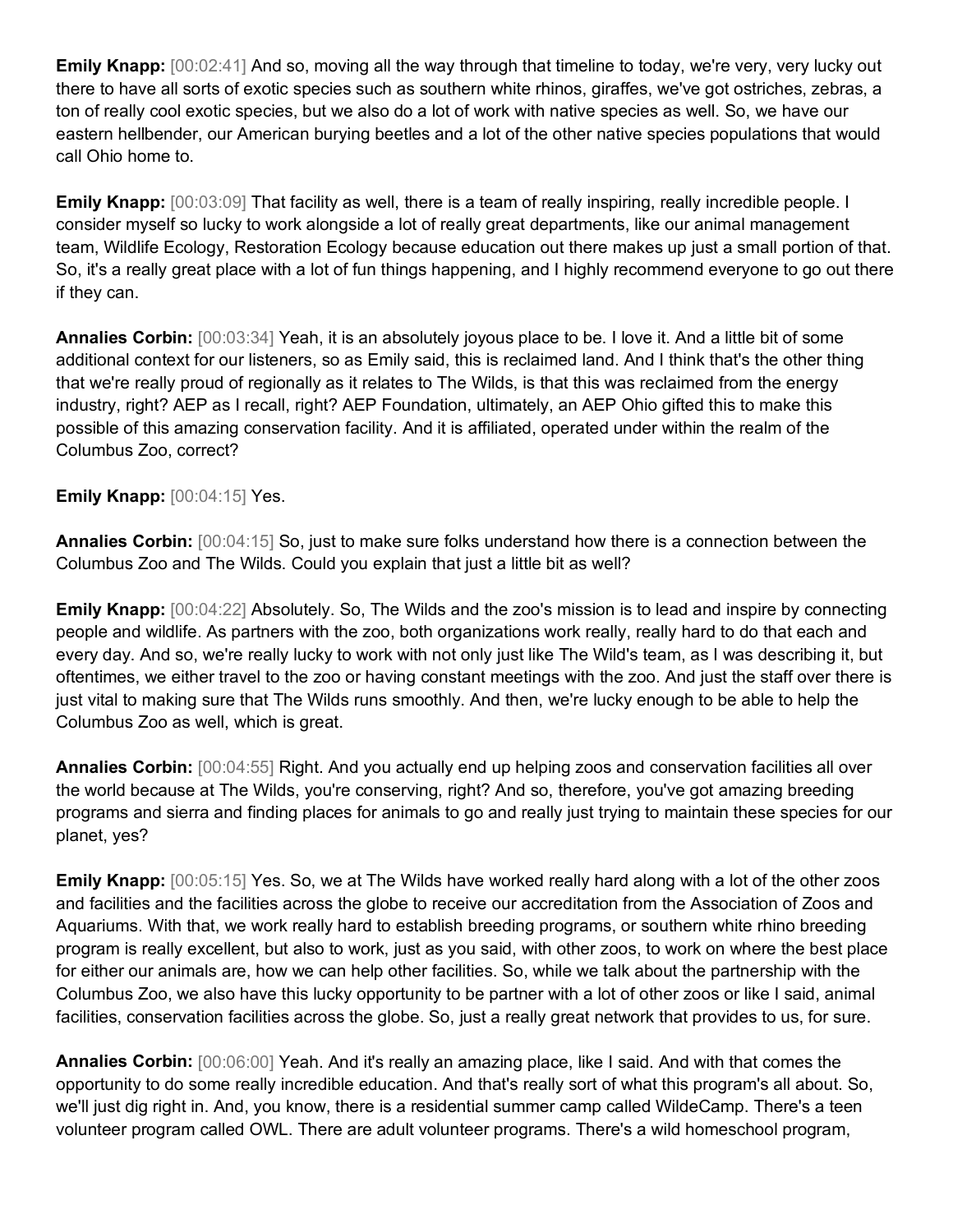which right now is very timely, I could imagine, as long as assisting with school visits and activities in kids' discovery opportunities.

**Annalies Corbin:** [00:06:34] And so, we'll kind of get into the weeds of lots of those things. But I want to talk really sort of high level at first about sort of the specific skills and experiences that you are hoping that kids gain no matter which one of your programs they're participating in. There's a set of outcomes that you've sort of pre-thought about, I guess. And, you know, as schools and communities and other facilities are talking about how can we best make use of those sorts of outcomes at The Wilds, have in mind from education. So, talk to us a little bit about the rationale behind the way you do your educational programming in general.

**Emily Knapp:** [00:07:09] Absolutely. So, a few years ago, with our partnership with the Columbus Zoo, the Education Department's at The Wilds as well as the zoo came together and really worked on and decided what we were trying to accomplish. What are we trying to accomplish with all of our programs? And so, we created six behavioral outcomes, ranging from one of which being fostering a lifelong connection with—to critical thinking, to building support for conservation facilities, such as The Wilds and the Columbus Zoo. And so, armored with those six different behavioral outcomes, it creates a blueprint for every single program, a backbone, the real purpose and idea behind all of those.

**Emily Knapp:** [00:07:53] So, programs such as WildeCamp, our residential summer camp, we're trying to bring kids out to The Wilds to adventure with us for a week with really important science skills, well, out in nature, but also to create a community, too. So, to create these young conservationists who hired—to be able to go off—once they return home, to be able to take those same behavior outcomes and make a difference in their corner of the planet, too. I'll confidently say that that is a big piece of every single one of our programs. Program individually has its own idea and way to achieve that individual outcome.

**Annalies Corbin:** [00:08:36] And what age group of kiddos get to come? And because the fact that it's residential, kids could come from anywhere, right? And you're encouraging that. And not all places have the ability to offer a residential camp experience. That's disappearing more and more all over the world, right? So, it's awesome that you have it. So, just for folks who are curious and would love to, you know, send their kids to the camp, what age group are we looking at for that?

**Emily Knapp:** [00:09:02] Excellent. Oh, my goodness. I could talk all day long about WildeCamp. It's one of my favorite times of the year, but is a residential summer camp for ages 8 to 18. So, each week of summer, there's a different age group that will come up to visit. So, we have everything from a two-day camp for eight, nine-year-old kids who never have been away from home before. And it kind of gets their feet wet into a camp experience where they get to meet a lot of other kids who are interested in the same things that they are.

**Emily Knapp:** [00:09:32] We have our 10 to 11-year old's camp. We've got our 12 to 15-year-old camp. And then, 15 to 18-year-old camp as well. Each of those different weeks, we're having different age groups, too, so we have an adventure camp. We have our Dirty Wilds Jobs camp, which is teen to 18-year olds who are interested in either coming up to learn about animal management or being a zookeeper or going down a veterinary track.

**Emily Knapp:** [00:09:58] So, veterinary medicine of some kind. And since they're staying with us from Sunday to Saturday, while it's just a week, it oftentimes feels like this entire really, really great adventure and experience. We see a big transformation from our kids regardless of the age group coming in on Sunday. And then, once they leave on Saturday. We don't allow cellphones out of camp, number one, because The Wilds has no cell service, right?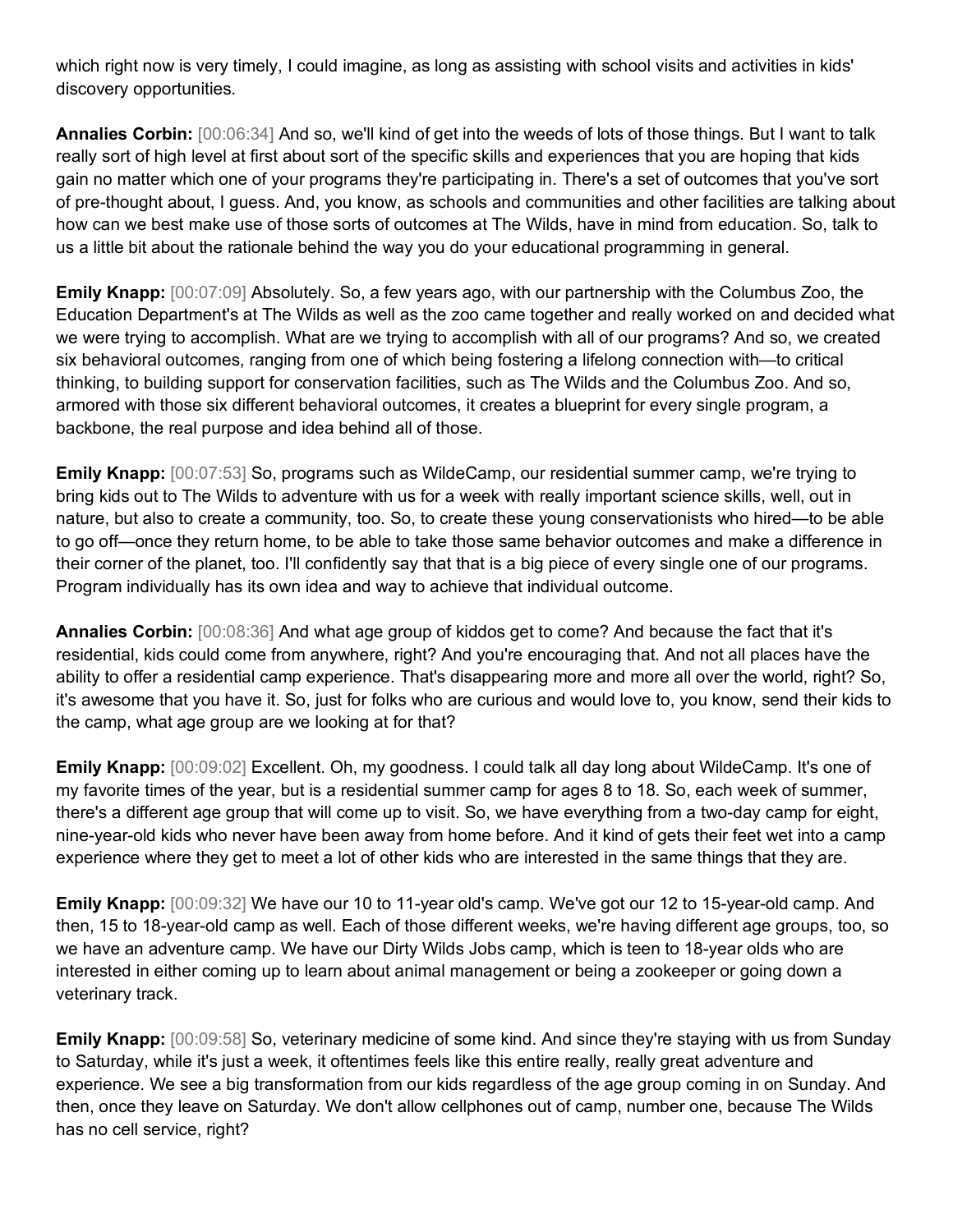**Annalies Corbin:** [00:10:24] Right.

**Emily Knapp:**  $[00:10:25]$  To kind of like further that appreciation for nature, to unplug during that week.

**Annalies Corbin:** [00:10:30] Absolutely.

**Emily Knapp:** [00:10:31] The easiest way to talk about a transformation is the kids who are not ready to give away the cellphone to their parents on Sunday, right? On Saturday, their parents are like, "Here, use your phone." And the kids are like, "No. No. No. I would rather tell you about my experience at the zoo." So, there's a lot of lessons that come from just the knowledge base that comes from all the camps. There's a lot of nature appreciation that occurs during that time, also just making friends, join a camp where you're kind of out in the middle of a lot of cool things going on, which is really great too.

**Annalies Corbin:** [00:11:03] Hopefully with a lot of people you've never met before and you get to work on your social skills back to getting kids to unplug, what does it look like and feel like to meet new people? And for real, not just online and in a video game or whatever kids are naturally doing. So, that's a great thing for them. Yeah.

**Emily Knapp:** [00:11:21] Right. And we often say that camp is for everyone, camp is for everyone. And so, a lot of times, just as you said earlier, kids are coming from all corners of the tree to come out to this camp. And we are able to offer an opportunity not only for them to make friends, but to meet people who might be interested in the same things they are. I think back to one of our campers who is super interested in insects and thought that they were alone in the world for being excited about bugs, came out to camp and found a few friends who were just as excited as they were. And so, it was a cool opportunity to bring people, bring kids together to get them excited about the same things, which is really great too.

**Annalies Corbin:** [00:12:01] Yeah. That's always awesome. So, let's talk a little bit about your teen volunteer program, the OWL because that's one that I think is pretty—that one's pretty intriguing to me. So, share with us a little bit about how that program works. And how do you maintain teens as a volunteer base? Because lots of organizations, even schools, really, really struggle with this. We have this growing component around some type of social enterprise or give back component tied to formalized education anymore. And so, all kinds of places are really struggling with how to do this well. So, what does that look like at The Wilds?

**Emily Knapp:** [00:12:40] Absolutely. So, the teen volunteer program or the OWL program, and the OWL is an acronym for Outstanding Wilds Learning, that program was created five years ago now, just the spark of the idea for it. Because we alongside a lot of the other facilities that you just mentioned, schools included, saw this need for more environmental education, more opportunities for kids to be able to come together just for the social skills, but then also the importance of volunteering, especially in something that you're passionate about.

**Emily Knapp:** [00:13:14] And so, this program was created with the idea to bring local kids out that are surrounding The Wilds. So, we're a very rural area out at The Wilds, but there are a lot of schools that neighbor us. And so, the OWL program, as it exists now, there are two different tracks in the program. You can either be a part of the interpretive education track, where you're out with guests throughout the summer or maybe you have an ostrich feather in your hand or [indiscernible] and you are expressing to other guest why these vital facts or these items are so exciting.

**Emily Knapp:** [00:13:49] And then, kind of bringing a bigger picture of why The Wilds exists, telling our story about our mission, and really helping with that guest experience piece. But at the end of the day, we get to talk to the teen volunteers about the impact that they were able—and how they made this giant difference for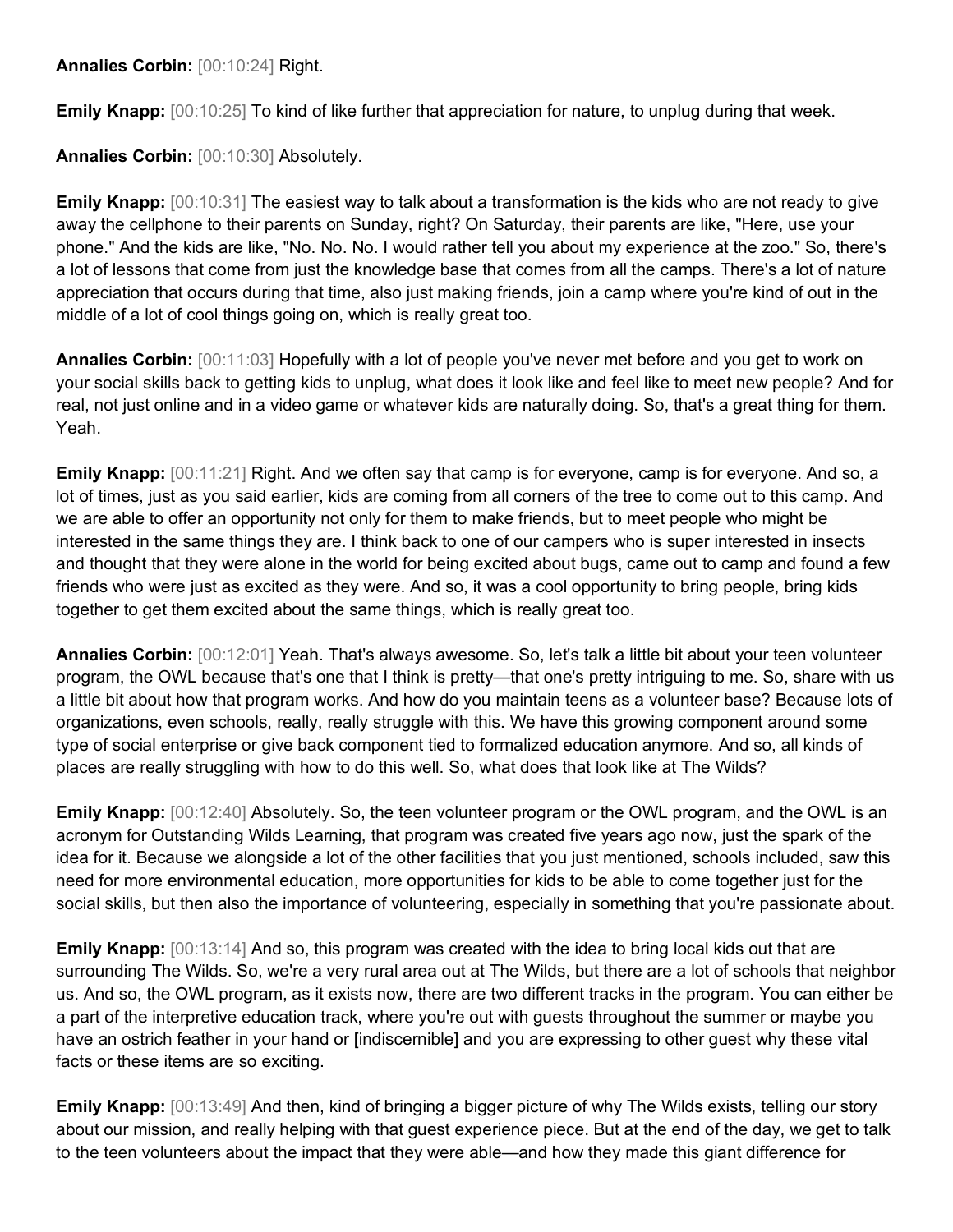everyone that they talked to that day. And then, that is very empowering, right? The other track in the program is our research program—our research track, I should say.

**Emily Knapp:** [00:14:16] That is working directly with our restoration ecology and wildlife ecology teams to go out on the property and to this 10,000 acres of property to be able to do fieldwork, conservation-related fieldworks, such as looking for salamanders, doing some snake surveys, doing tree identification, forest inventory, soil samples. And I mean, the possibilities are endless out there because there's so much going on. And especially for our kids at our local areas, a lot of times, they might not be able to dabble in those sorts of opportunities.

**Emily Knapp:** [00:14:49] They might not be able to go out and look for salamanders in their area with these staff who are going to be able to help them identify those. So, just giving as many opportunities as we can to the kids who are closest to us. One of my biggest areas of passion is to be able to bring our community in The Wilds closer. And so, we're looking for ways constantly, with this OWL program being one of them to bring a lot of our community members into The Wilds in as many different ways as possible. And that directly relates to us going out in January to our local high schools to recruit our OWLs for who come out in the summertime.

**Annalies Corbin:** [00:15:28] Yeah.

**Emily Knapp:** [00:15:28] Really exciting opportunity. Really exciting.

**Annalies Corbin:** [00:15:31] Yeah. And, you know, the other thing, too, because I've actually—on numerous occasions, actually experienced those high school kiddos who are doing some of the interpretation piece of it. And, you know, a couple of things, you know, as we know, kids have to practice learning how to talk to the public, right? And some schools do a great job with this, but not all schools do. And so, these community opportunities to practice talking to others, to learning how to share a story, to learning how to take other's questions, internalize them, you know, figure out, do I know the answer, do I not know the answer?

**Annalies Corbin:** [00:16:10] And then, how do I answer back in a professional way? And there have been a few of the kids at The Wilds that I've encountered that I saw them say early on, like at the beginning of the summer versus the end of the summer. And the difference between the confidence of these kids and their comfort in, A, I belong here, B, I'm an expert in something. It may only be that ostrich feather, right? And maybe not too much more than that. But the reality is I've got this.

**Emily Knapp:** [00:16:40] Right.

**Annalies Corbin:** [00:16:40] That's incredibly empowering, right?

**Emily Knapp:**  $[00:16:43]$  They do. They become, like you said, confident and also very proud of the work that-

**Annalies Corbin:** [00:16:48] Yeah. They're proud.

**Emily Knapp:** [00:16:49] And they go home, and then they express that interest and enthusiasm for whatever it may be, ostrich, salamander, whatever it is back at home. And we get that really lucky opportunity out there to serve as their coaches, their mentors, help them to feel comfortable doing that, but then we, in turn, just as you expressed, get to watch that transformation and just have that really incredible hand in their journey for that, too.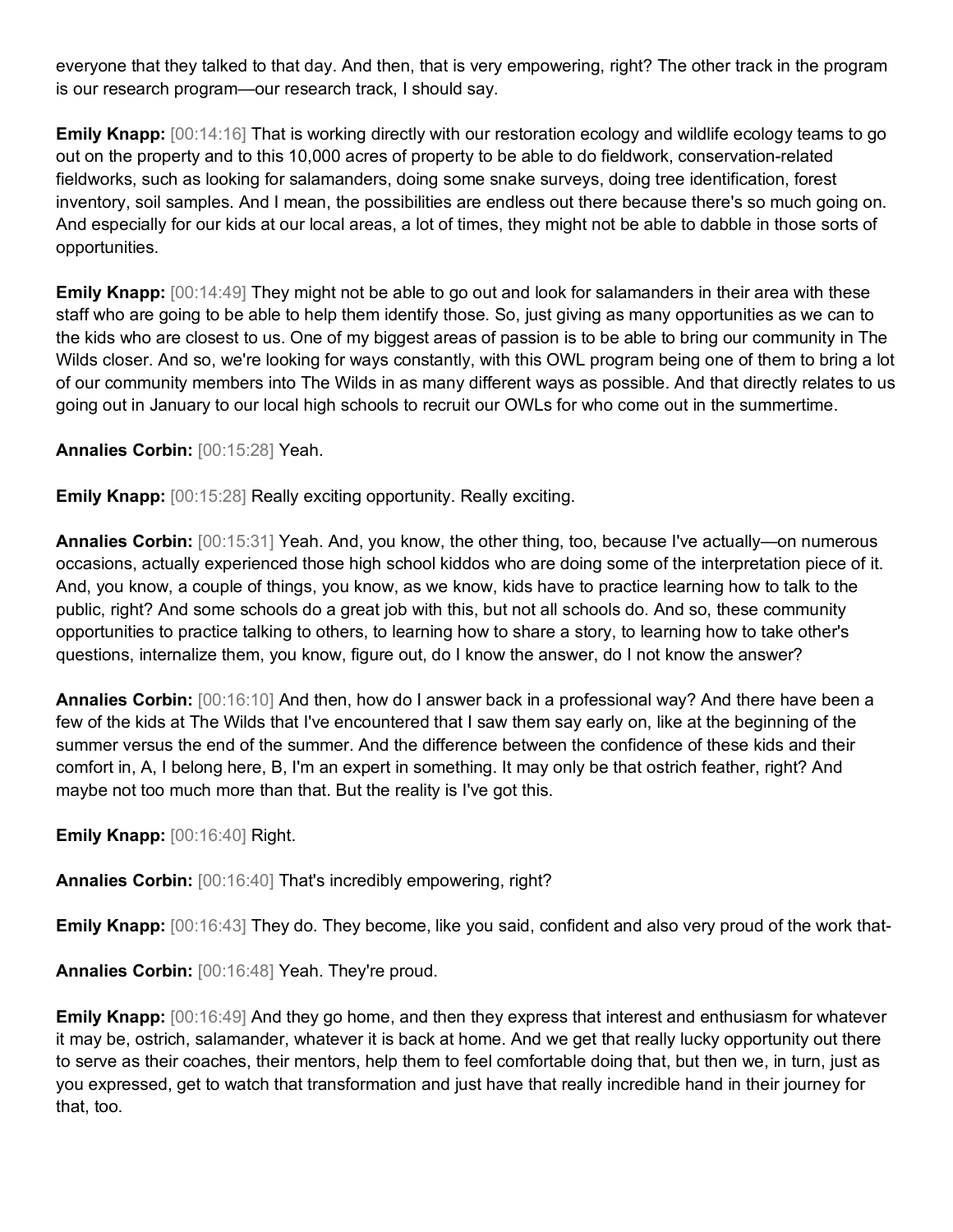**Emily Knapp:** [00:17:15] This program has been active for so long that we've been able to see some kids go through the program for a few years, so a few summers, they've come up, and after college, and writing letters towards these colleges and talking about the time that they spent and what it did for them, and I can't express just like how grateful I feel to be able to work with these really inspiring kids, but also how proud I am of all the hard work that they put in and how much that they inspire everyone that they cross paths with in their journey towards having a career in conservation or towards education or fieldwork or whatever it may be. Just really, really incredible kids.

**Annalies Corbin:** [00:17:53] Yeah, they are. And those experiences are very, very meaningful. And even for the kids that don't go into conservation or into, quite frankly, any related field, that experience gave them the confidence to know they could do a whole variety of things, including things that aren't necessarily in their comfort zone. You literally took them outside of that. You scaffolded them to be able to do that.

**Annalies Corbin:** [00:18:18] And I hope that when others hear you talk about this program, because I do push on this often in my work all around the country and around the world, you know, as schools or communities are looking to find better ways to engage their students in education in the here and the now, rather than the things that we thought we were supposed to be teaching them, the skills that you're talking about by being these public ambassadors, whether it's at The Wilds or it's in your community or to your local—your courthouse doing tours, right?

**Annalies Corbin:** [00:18:47] It doesn't make any difference. The reality is that those experiences are what we're looking to, to not only have kids grow to do, but employers want people that are confident to be able to tell their story, to explain their work, to be able to participate. So, that's awesome. I want to get into a little bit about the homeschool program, because I'm really curious, you know. So, this program will release probably in a couple of weeks.

**Annalies Corbin:** [00:19:13] So, we will still be in the United States right in the middle of this this pandemic experience. We're all working from home. You and I are both not sitting in our regular sort of day-job sorts of things. So, everybody's out there, you know, basically scouring the globe for great content. And I love organizations that deliberately have a history of doing work in that homeschool space because you're very, very good at saying, look, we can teach anybody, anywhere, almost anything tied to our mission and vision.

**Annalies Corbin:** [00:19:46] So, let's talk a little bit for folks about your homeschool program and what, if any, adaptation that you're utilizing with that for people who find themselves suddenly, you know, "I worked over here in this corporate office, but today, I'm homeschooling." Whether I want to and my school is doing a great job of helping me out with that or not, the reality is there's a whole bunch of us now who are homeschool parents.

**Emily Knapp:**  $[00:20:06]$  Right. Which first and foremost, I give so much credit and I offer so many—so much enthusiasm towards the parents who are finding themselves in that situation because I'm sure that it can be daunting at first, an educator. Being able to give your kids or your students the best step toward success that you can is the most important piece of all of that. So, with our homeschool program, right now—we've developed it over the past few years, and right now, it is visits that's built towards homeschool communities coming out to The Wilds.

**Emily Knapp:**  $[00:20:41]$  So, in light of everything that's going on, we're working on other programs that we may be able to release sort of as other facilities have, whether it's on Facebook or in some sort of other—on our Web site, whatever it may be. For right now, we are—The Wilds has worked really hard with our community relations team to release as many videos of our animal management staff working towards—you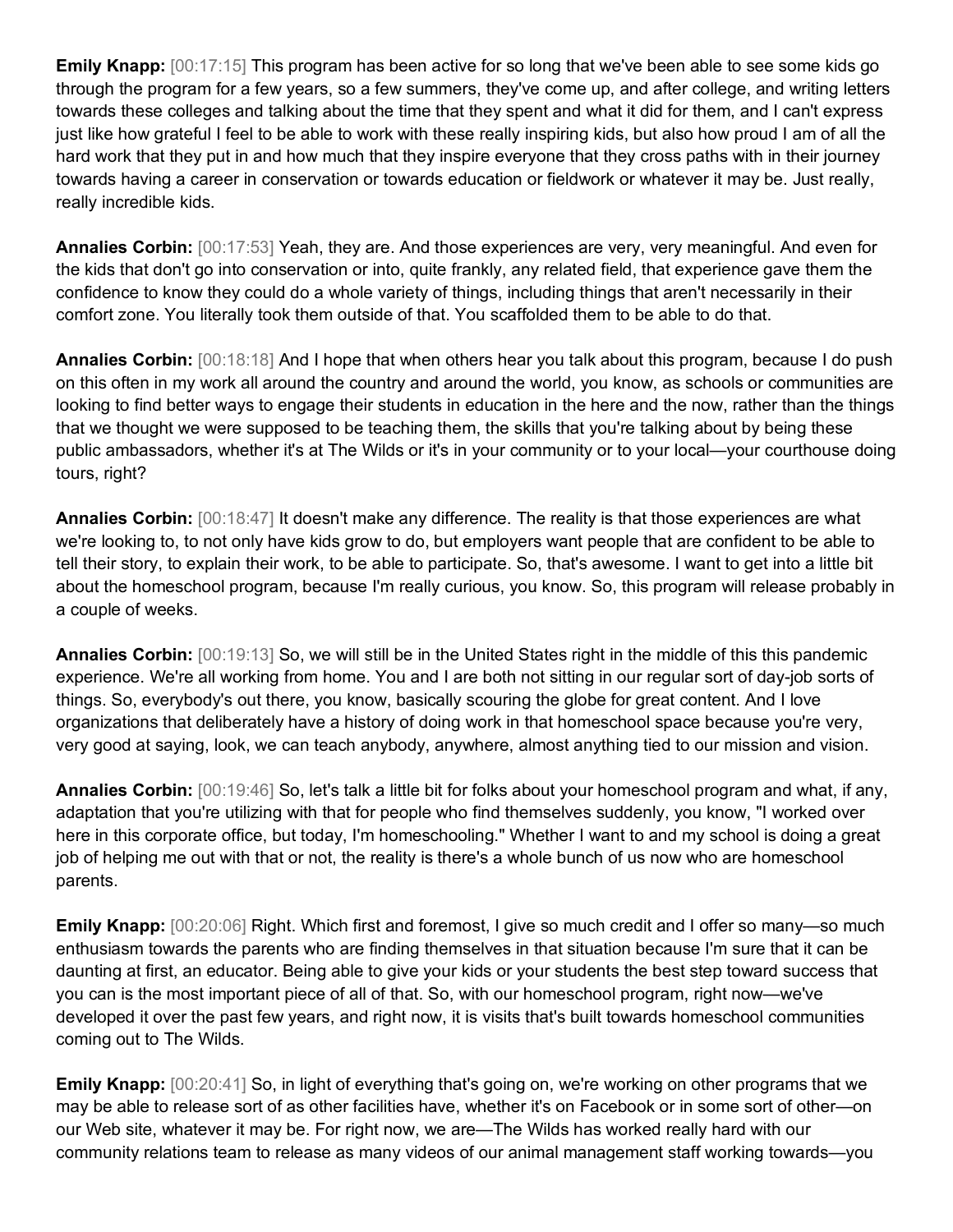know, working with our animals, showing what's going on at The Wilds, even though no one's able to come out to us right now, you know, giving as much positivity as we can.

**Emily Knapp:**  $[00:21:15]$  Those homeschool programs that we offer, we offer eight programs. We will be offering a program each year. And with different themes, different topics, we will have evening programs that will last from 5:00 to 8:00. My favorite one that I'm excited about is our Friends of Frogs program. We have community members do a frog walk and be able to identify different frog calls. It's again a big community building piece, and it's something that is different than what we've done in the past.

**Emily Knapp:** [00:21:44] So, we're still developing it, still working on it. But again, for all of our parents who are suddenly finding themselves as educators, getting kids excited, your kids excited about whatever you are excited about or taking them outside during this time, just out in the backyard, I mean, there are endless opportunities to be able to bring that positivity and that excitement and that happiness just by looking at something really simple in your yard.

**Emily Knapp:**  $[00:22:09]$  Something that you may have looked at a dozen times, whether it's watching for birds, maybe building a bird feeder, maybe building a bird house. And then, as you know, all of those species that you'd be impacting are coming to visit or coming to interact. So, I cannot convey my enthusiasm enough and my hope that you're able to enjoy this time. And your kids spending time with you is going to be the story and the memory that they have during something that's tough, that's happening right now too.

**Annalies Corbin:** [00:22:43] Yeah, that's, I think, everybody's hope, right? That on the backside of this, we're like, you know, we actually got this moment.

**Emily Knapp:** [00:22:49] Yes.

**Annalies Corbin:** [00:22:49] You know, scary upfront. And, you know, we're hopeful that it doesn't have horrific impacts for lots of families. But the flip side of it is a lot of opportunity to spend time we didn't think that we're going to have with our kiddos. And there's so many creative things that you can do. So, we do appreciate collectively, you know, anything that The Wilds is able to sort of put out there and put on and make that available.

**Annalies Corbin:** [00:23:17] So, what do you think—when you think about how an experience like coming to The Wilds or how The Wilds is working generally within education about the opportunities that are there, how do you help schools translate that back into their day-to-day practice? Because whether you're providing content directly into schools or not, the reality of it is people, teachers, they're being impacted by the work that you're doing as well. And so, how do you think about that? And how do you scale that, I guess? Maybe that's the better question.

**Emily Knapp:** [00:23:55] So, I think that some of our programs impact structured classrooms and schools a bit more than others. So, our outreach program is what comes to mind initially, too. So, we had a really lucky opportunity to build an outreach program a few years ago. I think this is our second year that we've been able to launch in our local schools. We go into fifth-grade classrooms from four local schools, and we bring lessons on the scientific method.

**Emily Knapp:** [00:24:25] And so, that outreach program is six visits. One of those visits being a field trip out to The Wilds to do some fieldwork and hands-on learning out there. But those other five lessons are our education staff traveling to those schools and teaching those kids and working with those kids directly. And so, learning about the scientific method is often a very, very big chunk of—especially when we're talking about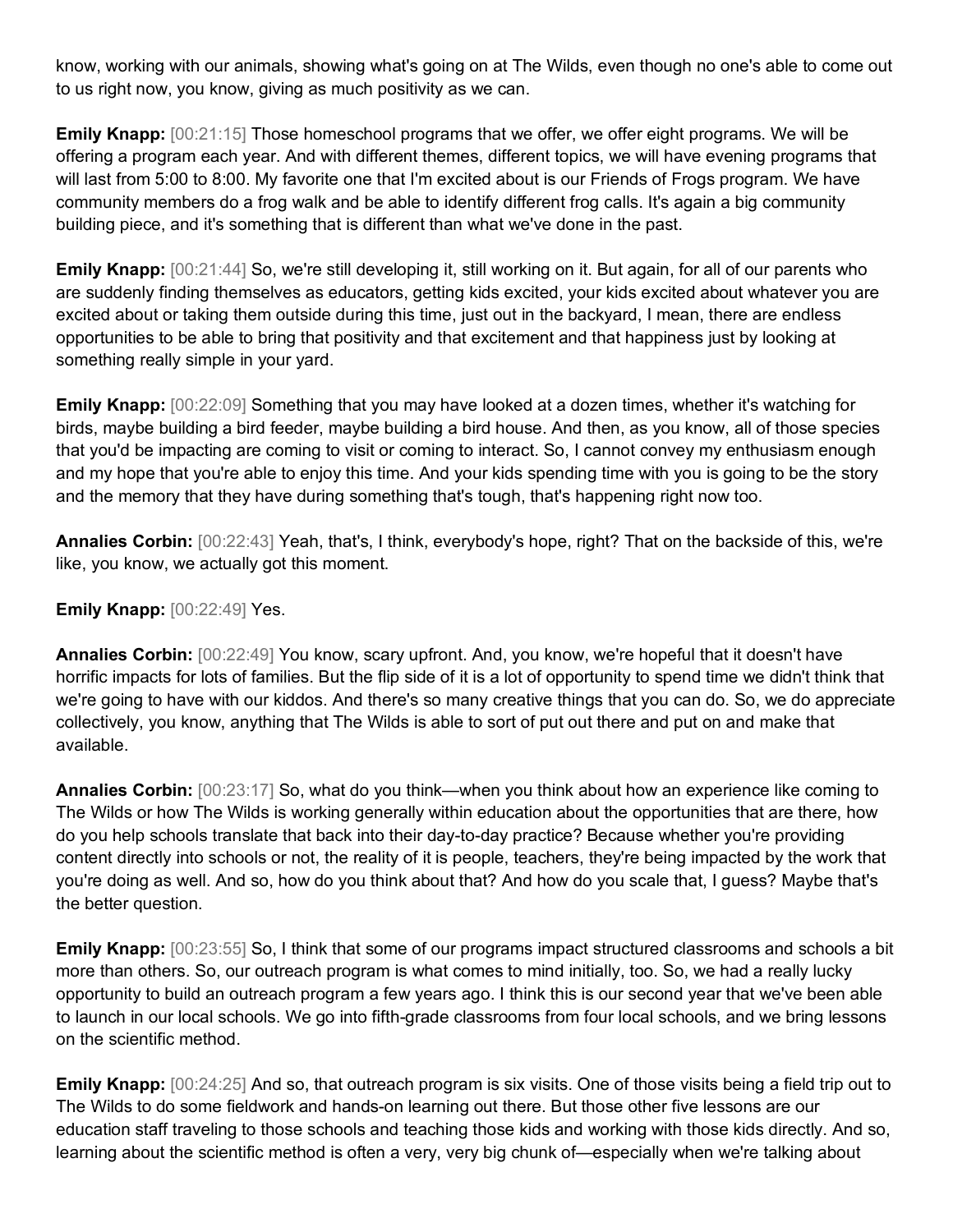science and state standards, so us being able to come in and help teachers to work through that and take that off their plate and to be able to bring a Wilds flavor to it, if you will, has been really, really beneficial.

**Emily Knapp:**  $[00:25:07]$  We've heard a lot of really great feedback from the local schools who we've been working with. And then, we also get to have The Wilds present in classrooms too. We're able to achieve a lot through that. I have—we've recently also launched evaluation tools that help us when we're looking at our programs to really see what the community effect is, to really see how we're able—those positive effects of working with classrooms.

**Emily Knapp:** [00:25:34] And in our OWL programs, the teen volunteer program, I was talking about, as well as outreach, and even with the residential summer camp, we've heard from parents that it's really helped their kid's journey through science that following year or through school that following year. So, whether it's the social skills that those kids have, the confidence that they have while they're working through our programs, the knowledge base that they've gained through those programs, they've been able to walk away having been impacted by some of the things that they drew from The Wilds.

**Emily Knapp:** [00:26:04] So, a lot of our programs are able to help schools. We're always constantly looking for more ways to be able to do that. And I would invite everyone to look at The Wilds Facebook page—or not the Facebook page, but also the website. You email me, too, with any questions, comments or suggestions because like I said, we're always looking for ways to help the community more, always looking for ways to reach out to be able to help with that, whether it's classroom visits, presentations or a program that we already offer that we can tell you more about.

**Annalies Corbin:** [00:26:36] Yeah. Always very important. And so, you also touched on something that I was going to ask you about next. So, very timely in the sense of, you know, as there are other folks that are out there that are listening to this who may or may not ever make it to The Wilds, who are contemplating, "I love the concepts that you're working through as an organization and the programming you're able to offer", what advice do you have to either other organizations or communities that are trying to think about how could I take my natural resources, whatever that happens to be, and turn that into some type of community-based educational program? What kind of recommendations or maybe, you know, the three things you should know before you start contemplating something like that? What would you recommend to folks?

**Emily Knapp:**  $[00:27:32]$  I think that that's a great opportunity. So, the first thing that I would probably touch on is communication. And so, while it's a very broad word, and it means a lot of things, I think communicating to others around you first. So, if it's a staff, if it's other members in your community, whoever it may be, that might be considered part of your team, what do we want to accomplish? What are we trying to put forth towards our mission, our purpose?

**Emily Knapp:** [00:27:59] And then, communicating to a community, your audience, whoever that is, what do they want? What does that audience—what is that audience really interested in? Because if you're working really hard to create this idea, but having no idea what your community, your audience may want to listen to or experience, you might miss your mark, right? And all your hard work might be for naught. So, communication would be definitely my first piece.

**Emily Knapp:** [00:28:27] I would also, as an educator, say the flexibility or the ability to adapt as well because a lot of times when you're working with kids or you're working with a group of people, you have no idea about the questions they might ask you or what they might bring to the table that day. But it's a beautiful opportunity. You may think that the beginning of the day or the program that you're going to have this very set itinerary,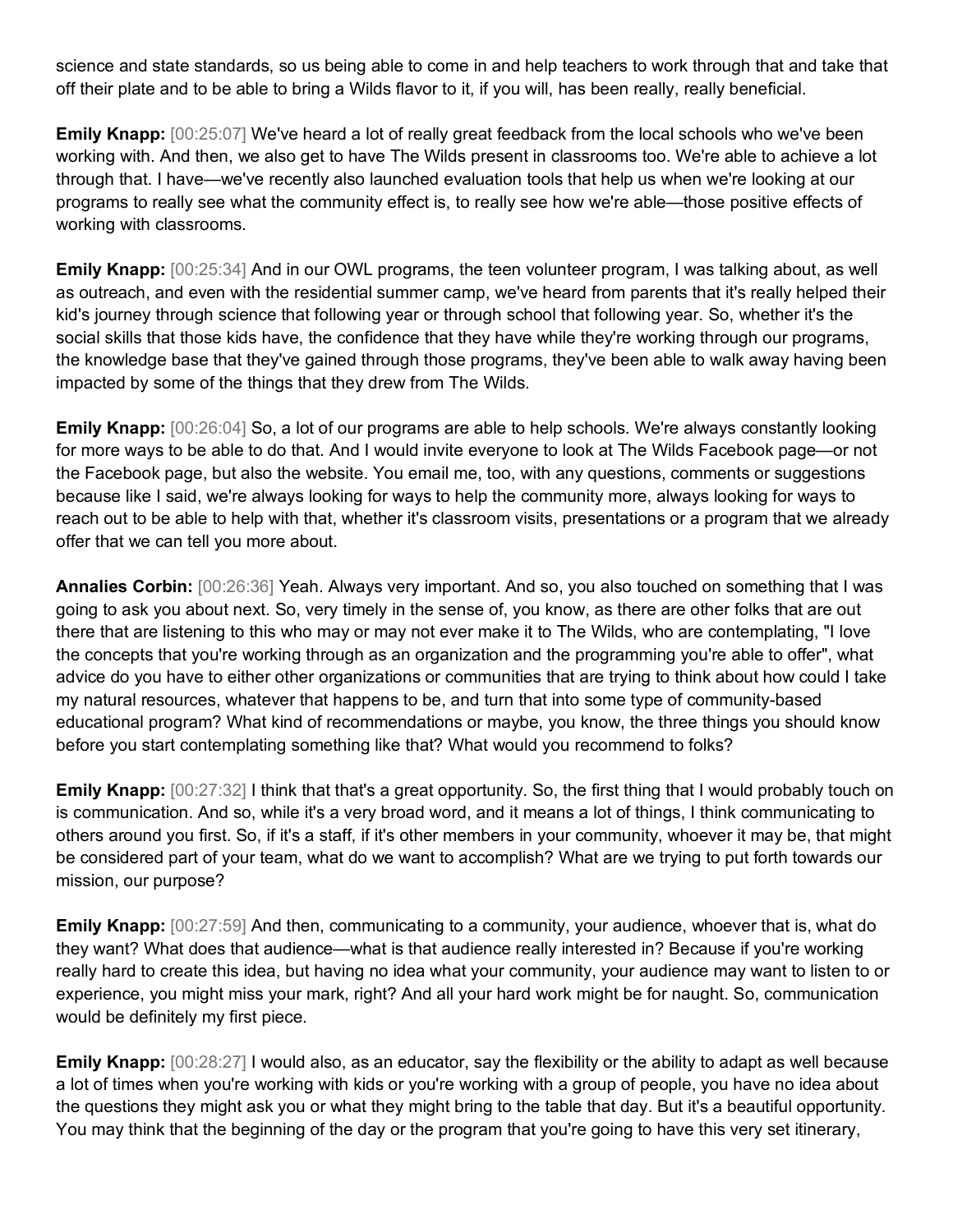"We're going to do A, B and C and D today." Throw out A, B and C, and you're at E, and here we are. And now, we're learning. We're having fun. And it's the best.

**Emily Knapp:**  $[00:29:02]$  So, that flexibility and the positive moments, to see the positivity in those moments, I think, is important. Last, I guess, the third piece is just enthusiasm and passion—you're working towards. Not every day is going to be an easy day. And I think we all can understand and connect with that with everything going on right now. But if we see the positivity in these moments, if we see our enthusiasm shine through and be able to reach our end goal to achieve that mission, to set the successful program, that's what all this is for.

**Emily Knapp:** [00:29:38] That's what we're geared for. That's what we're working towards. And to build and accomplish that is just the greatest feeling in the world. So, I could probably create a list of all these incredible things that I would suggest, but I think that, yeah, to communicate, the flexibility and ability to adapt, and then just enthusiasm for whatever you're working towards. That's how we've created a lot of our programs.

**Annalies Corbin:** [00:30:03] And those three things alone will let you sustain programming. I've had a number of different schools over the years who are really trying to sort of change the way they approach science, especially in elementary and middle school, and even in the high school levels. And, you know, some of the things that we've actively talked about was, you know, you have this amazing opportunity, if nothing else, you have this plot of land that your school sits on.

**Annalies Corbin:** [00:30:31] And it may or may not be a very exciting plot of land, but it's yours to—you are the steward of that, no matter what, right? You have tremendous learning opportunities tied to that. And if you have a local park within walking distance or other resources in your community, there are a million different ways that you could take the work that you're doing at The Wilds around having an appreciation of outdoors and nature and really understanding the fact that you have something to preserve, that's teachable in every community.

**Emily Knapp:** [00:31:02] Absolutely. I can't agree with you enough on that. I think sometimes, we're talking about outdoor education or environmental education, it becomes a very daunting idea because there's so much that you could do, but that's also the beauty of it, too, is going outside and taking your kids out there and getting kids excited about grass, something that they see every day or a flower or a squirrel that they see in a tree, I mean, I think the hardest step is perhaps the first step in taking that to go outside or to start to learn more about whatever topic you are interested in. But once you take that first step, it starts to get a little bit easier after that. And your kids, you'll find your kids are excited about whatever you're excited about, which is totally important.

**Annalies Corbin:** [00:31:48] And that's always the case. And I appreciate it so much. I love that you said that because I cannot tell you how often, at PAST, we tell teachers, administrators, you know, city people, you name it, if you love the thing you're teaching, your kids will love it too.

**Emily Knapp:** [00:32:05] Yes.

**Annalies Corbin:** [00:32:05] They pull their enthusiasm from you. That's the first place they look to, to, should I love this thing or should I hate this thing, truthfully. So, thank you for that. And thank you so much, Emily, for joining us and for the work that you do at The Wilds. We will post the resources along with the episode when we let it go. And so, I truly hope, folks, that you reach out to Emily and that you enjoy the things that they have to share.